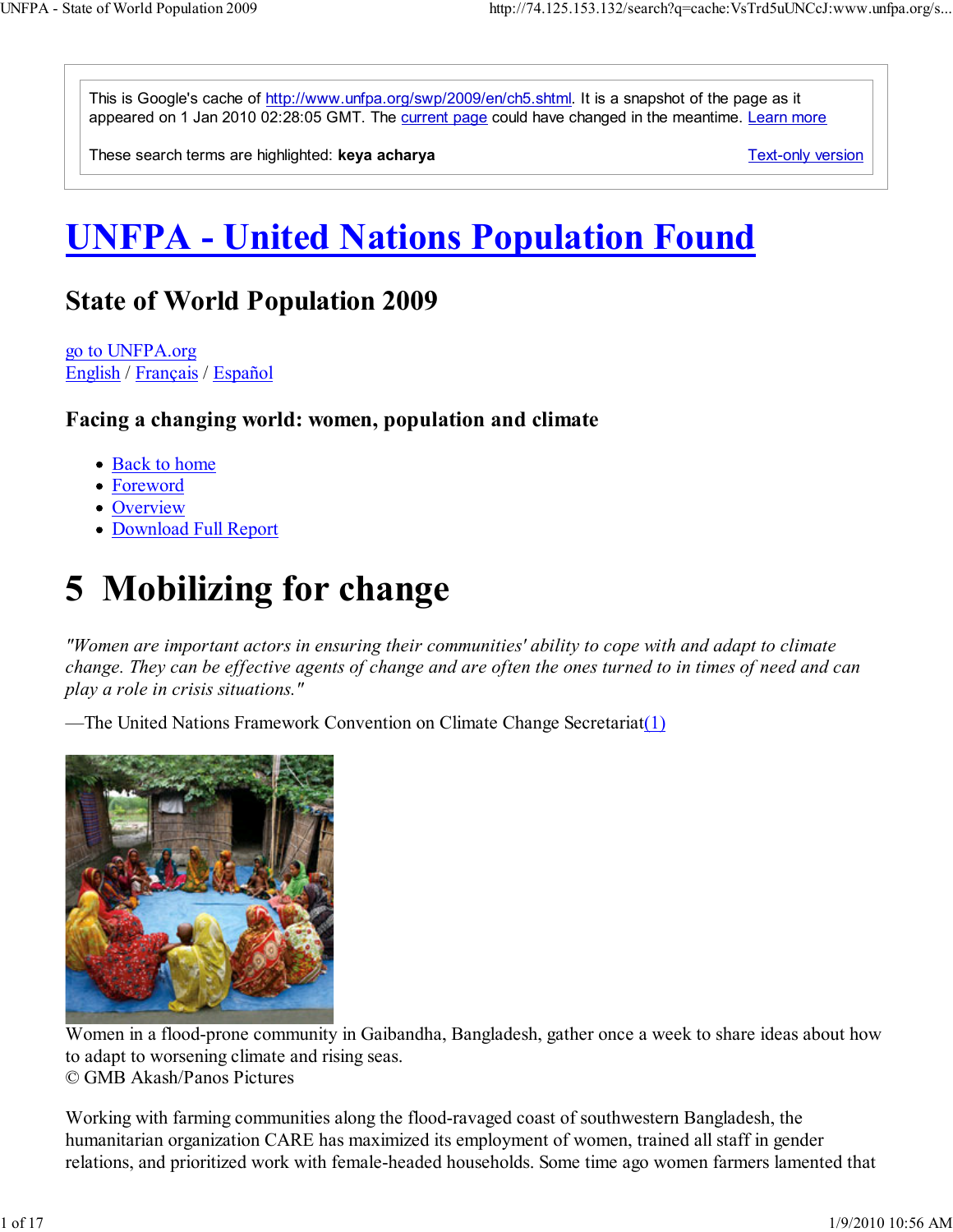their chickens, a profitable source of livelihood when the weather was fair, were drowning when the monsoon season drove floodwaters over the land. The farmers and the non-governmental organization identified a strategy that effectively solved the problem: Give up on chickens. Raise ducks.(2)

This strategy could serve as an epigram for one of the essential tasks the whole world faces—adjusting to and thriving amidst the changes on the way. Successfully carrying out this task will require mobilizing public opinion and political will for mitigating and adapting to climate change. Women in poor and wealthy countries alike are increasingly working either directly on climate change, on the global stage or in their own communities, or they are struggling and strategizing to prevail amid deteriorating environmental conditions. Often men are involved along with women in propelling this work. Those who work on climate change and those who work on reproductive health and rights have much in common and much to learn from each other. To paraphrase Nobel Peace Prize laureate Wangari Maathai of Kenya, there is unlikely to be climate equity without gender equity. And as the world's Governments noted at the International Conference on Population and Development (ICPD), there is unlikely to be gender equity until all women, men and young people have access to a full range of reproductive health services, from voluntary family planning to safe motherhood and the prevention of HIV and other sexually transmitted infections.

### [26] Wangari Maathai: women hold the keys to climate's future



© Mainichi Corporation

"When we started [planting trees] we were not thinking about climate change," Nobel Peace Prize laureate and Green Belt Movement founder Wangari Maathai says, "but it now happens that this work is also extremely important as a way of dealing with the issue."

In the mid-1970s, Maathai partnered with rural women (and some men) around Kenya to rejuvenate the environment by planting trees—more than 40 million to date (the Green Belt Movement has also supported community-based tree-planting efforts in other African countries as well as Haiti.) As landscapes are transformed, so are lives and minds.

Today, the Green Belt Movement is exploring partnerships with the World Bank to plant trees as a way of mitigating the greenhouse-gas emissions fueling climate change. "We want to learn the ropes," Maathai says. "Carbon credits and carbon trading present a new opportunity for the Green Belt Movement to do what it's always done, but now in partnership with organizations and Governments that are now addressing this issue of climate change."

Maathai's biggest concern related to global warming is that poor regions and communities won't be able to adapt fast enough, in part because they don't have the capital to afford greener, more efficient technologies. What, she asks, "will Governments in Africa or elsewhere do if, for example, the seas rise and people move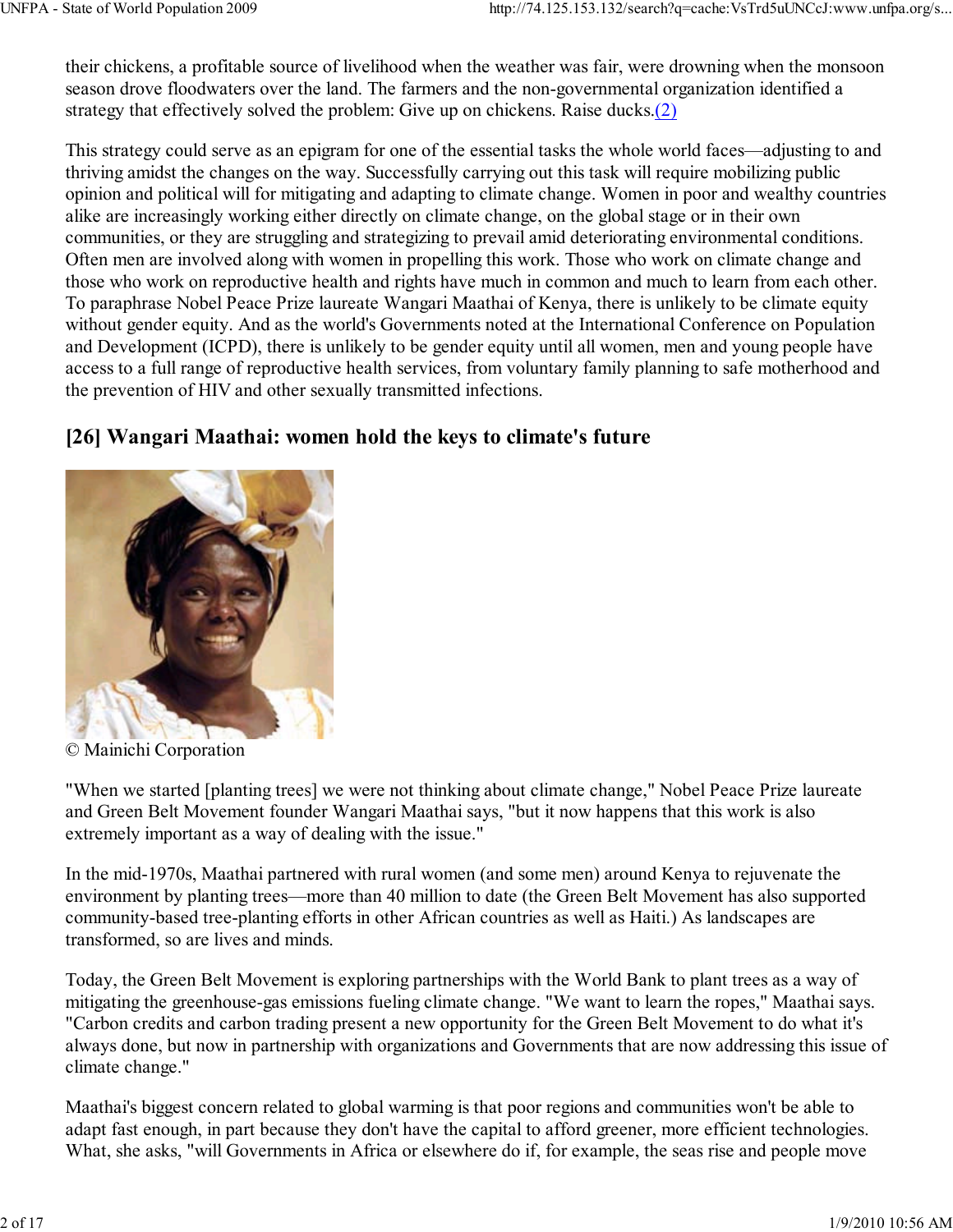from coastal areas to the hinterlands in large masses? What will happen in Africa if the desertification process is so enhanced that a huge number of people will have to move to areas where there are greener pastures?"



Women near Hyderabad plant crops adaptable to climate change in the bed of a dried-up lake as part of a national rural employment project that will benefit India's environment. © Reuters

Why haven't more women been involved to date in global warming negotiations and policy development? Climate change is a "science-based subject," Maathai answers, and continuing gender inequities in women's access to education are the main reason. If women "are not getting adequate education, are not well represented in the sciences, not well represented in decision-making, that will be reflected at the negotiating table," she says.

In developing and implementing climate policy, Maathai sees gender as essential. "Quite obviously, when we talk about reducing emissions from deforestation and degradation, we need to focus on women and we need to focus on communities, particularly communities that live near forests," she says, ensuring that they understand the impacts of climate change and the effects it will have on their livelihoods. Such inclusion is also integral, in Maathai's view, to changing behaviours at the grass roots that can build resilience to global warming, such as reducing forest clearing or degradation, and improving agricultural practices. "That's one level," Maathai says. "The other is the decision-making level that must allocate resources that will ensure that these women and these communities are educated, engaged and guided so they do the right things."

## The front lines of climate change

Women the world over tend to be more involved in managing energy within the household, while men manage energy at the level of cities and nations. Men often claim technology as their realm. In the early 1990s, solar cookers (stoves using mirrors to concentrate the sun's energy for heating food) failed to catch on in Zimbabwe, for example, in large part because men objected to women learning how to use new devices the men knew nothing about; so, using their power as heads of households, the men refused to buy them.(3)

Yet women overcome such obstacles every day, especially when they work together—and sometimes with men as well as women—toward collective objectives. The fact that women are far more likely than men to repay loans for small-scale entrepreneurial activities is the basis of a global microfinance industry for women's initiatives. The microfinance idea began in Bangladesh with the Grameen Bank and is now an important part of lending at the World Bank and other multilateral finance institutions.

In India, an organization called the Self-Employed Women's Association has 500,000 members in western Gujarat state alone. Its bank boasts 350,000 depositors, and the repayment rate for its loans has been as high as 97 per cent. "We don't have a liquidity problem," bank manager Jayshree Vyas told a reporter. "Women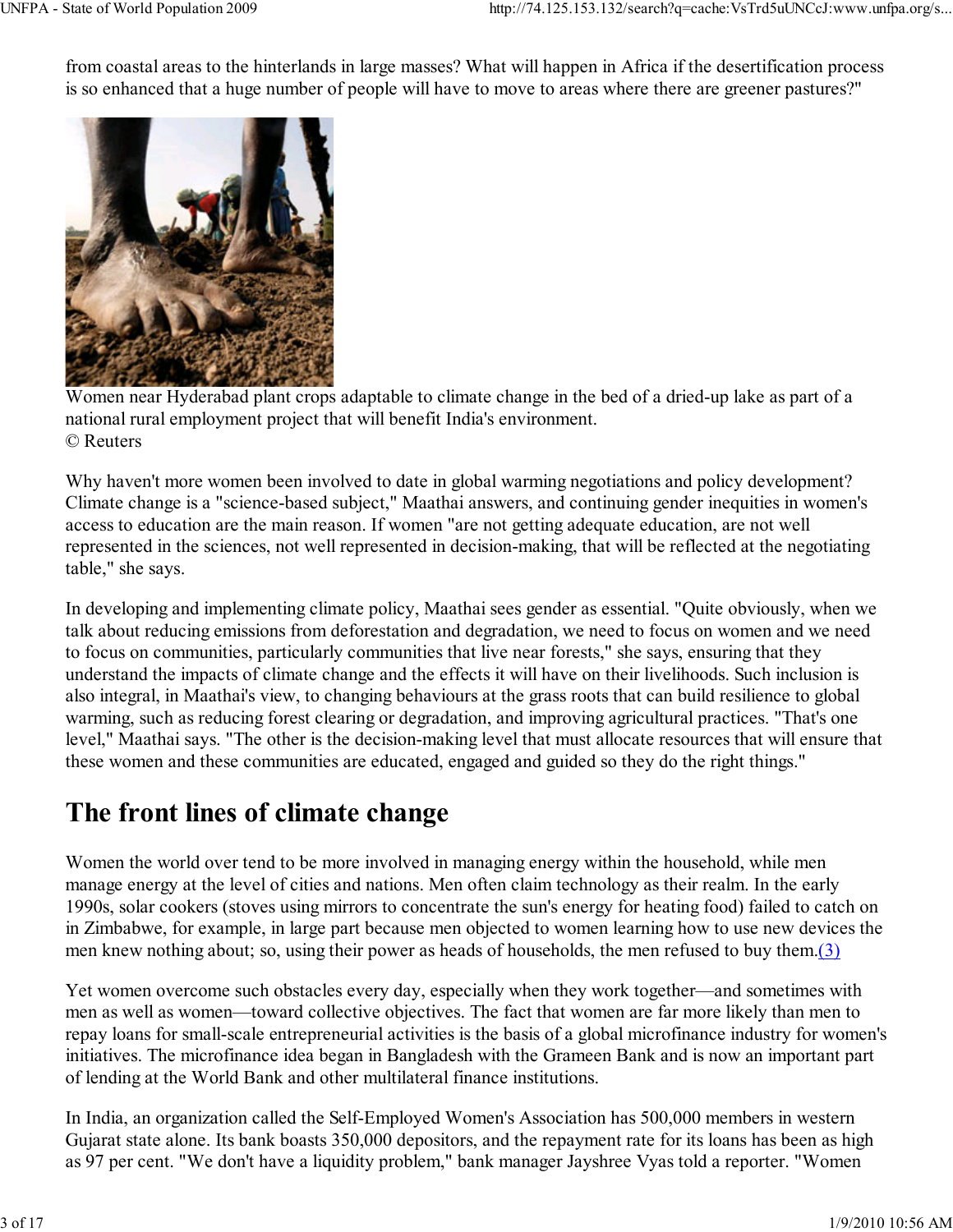save." $(4)$ 

Many gender discrepancies cross cultures, but at least those related to energy and technology management grow less acute as incomes rise with development, and as women become mass consumers and, often, business managers.(5) As they make this transition, women bring with them perspectives that come in large part from their roles as child-bearers and primary care-givers of new generations. Although gender differences are hotly debated, in recent years there has been intriguing evidence about the practical benefit of involving women much more fully in enterprises at all levels. The question isn't whether women or men are more resourceful, only whether they bring different perspectives, contributions, and qualities to the table.

"First we thought it would waste our time, because women wouldn't know how to run a village," said a Tanzanian village councilman, asked in 2002 about recent legal changes that brought women into his council. "But we were surprised. The women on the council see things in different ways and come up with ideas none of the rest of us would have thought of. We wouldn't want to lose them now."(6)

Women marketers of smokeless stoves in India won over women consumers by customizing each unit with special artwork.(7) In the developed world, a 2007 Danish study found companies with a roughly equal balance of women were significantly more innovative and better at developing new products and services as companies without such gender balance.(8)

## Women, men and the management of risk

A considerable body of research supports claims that, on average, men and women approach financial and other risks differently: men are somewhat more likely to accept large risks for potentially large gains, while women tend more to eschew extreme risks for lesser ones, even though they typically yield more modest gains.(9) A study in France, for example, concluded that companies that most successfully weathered the 2008 global financial crisis were those with the highest proportion of women in management.(10) The women managers approached risk more conservatively, thus helping avert the large losses experienced by their male counterparts.

Might men's and women's different approaches to risk in general also apply specifically to climate change?

The past few years have seen an upsurge of collective women's enterprises in developed and developing countries alike. And much of that has grown in response either to the challenge of limiting the risks from climate change, or to the need to adapt to hardships stemming at least in part from a changing climate. Women farmers in Malawi are joining together in "farmers' clubs" to share the latest information about seeds and cultivation techniques that can take advantage of poor soils and erratic rainfall.(11) In peri-urban areas of Mali, they form associations and pool resources to purchase or rent small plots of land for gardening.(12) In Bangladesh, some of the poorest and most marginalized women living along rivers opportunistically build temporary dwellings and harvest resources on chars, silt islands unburdened by property titles that appear and just as quickly disappear with shifts in water levels. Perhaps the most vulnerable denizens in that climatethreatened country, these women demonstrate the value of traditional knowledge by managing a changing environment with little or no support from their societies.(13)

Rural women in west-central Nepal are reaching in another direction: toward video technology that can teach them how to communicate their adaptation needs in ways that make a difference. In the aftermath of deadly monsoon floods of 2007, the United Kingdom-based non-governmental organization ActionAid and researchers at Sussex University visited communities lacking basic services and struggling to maintain their agricultural livelihoods despite changes in monsoon and other weather patterns. Dealing mostly with women (because many of the men had migrated from the area to seek other work), ActionAid staff and researchers helped the communities prioritize their needs. Soon the idea emerged to use video cameras to help women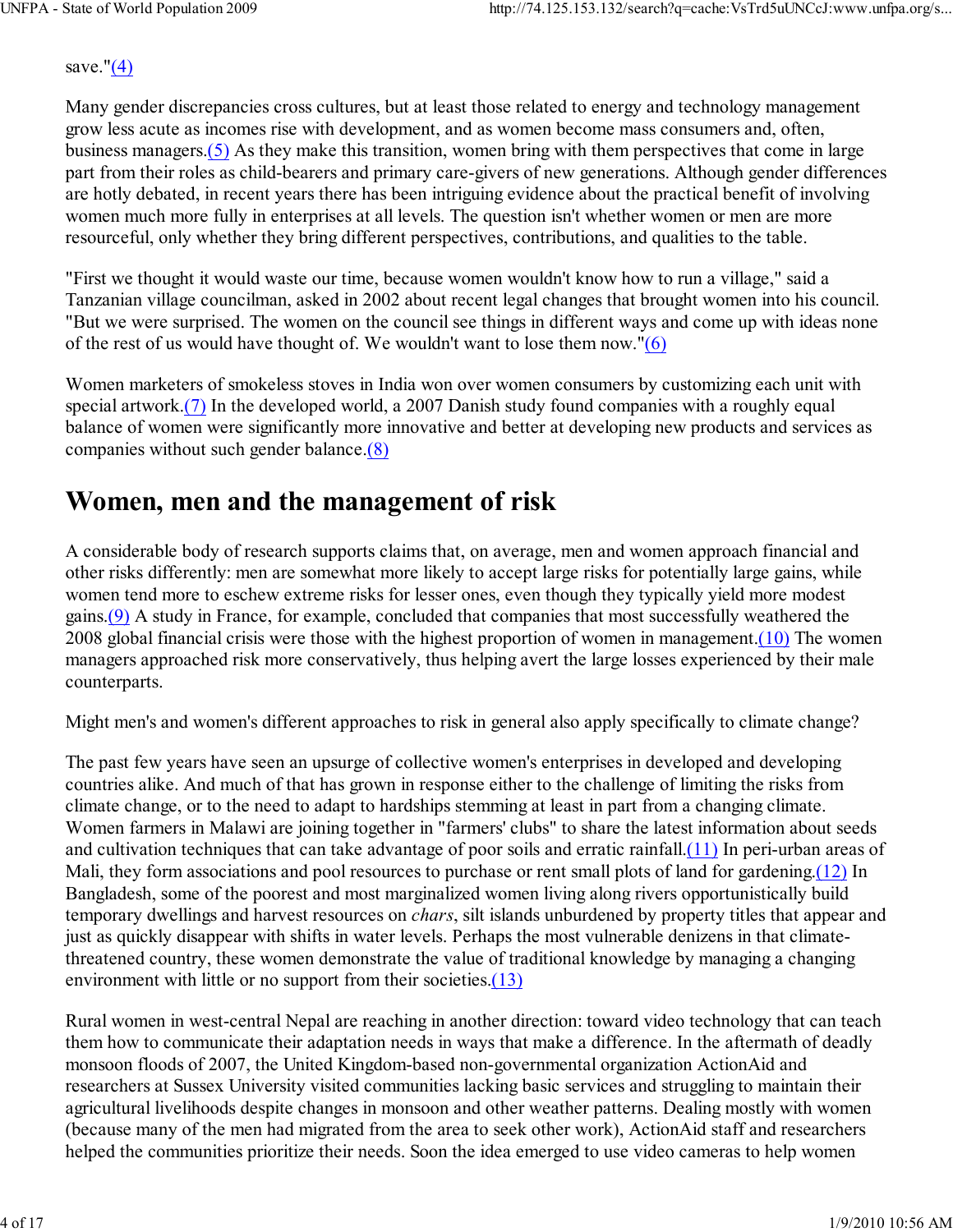dramatize their circumstances and needs and effectively visualize how they could ask local officials for needed resources to better their lives. By the assessments of the British organizations, the exercise has not only improved women's empowerment in the districts but helped the women go beyond adaptation and reach for influence on policy in their communities and beyond.(14)

#### Policy support, women and climate change

After years of negligible awareness of women in the context of climate change, the international policy community appears to be increasing efforts to acknowledge the influence of gender and to overcome obstacles that hamper women's mitigation and adaptation efforts. The Secretariat of the United Nations Framework Convention on Climate Change is newly committed to taking gender into consideration in its deliberations, and the Global Environment Facility is now committed to assessing the impacts of its investments on women.

## [27] Monique Barbut: deploying women's good sense

In the global fight against climate change, says Monique Barbut, one powerful weapon has not been adequately deployed: "the good sense that most women have."

Barbut should know. As the Chief Executive Officer of the Global Environment Facility (GEF), Barbut has brought her trademark good sense to an institution that is now the world's largest funder of efforts to protect the global environment. From that position, Barbut is working to make sure that women play a larger role in efforts to mitigate and adapt to climate change.



© Global Environment Facility

Supported by donor countries, the GEF has provided or leveraged more than \$40 billion in funding for environmental projects in the developing world since 1991. But, by the time Barbut took its helm in 2006, the GEF had grown into an unwieldy bureaucracy, where projects typically took 66 months to move from conception to implementation. Barbut set out to change that, and succeeded: today, the process takes just 22 months. The transformation was not easy, she says. "When you talk about reforms, everybody applauds you. But when you start to implement them, everybody insults you."

Barbut attributes her success to a certain fearlessness, acquired over years of working in the male-dominated fields of finance and development. Trained as an economist, Barbut began her career at France's economic development bank, la Caisse centrale de coopération économique, before moving to the foreign aid agency, Agence française de développement, and then to the United Nations Environment Programme.

Working among men has given Barbut an appreciation for the particular contributions women bring to the table. Like pragmatism, for example. "Women are very concrete, very pragmatic—they move quickly to solutions, while men take more time to discuss around the issue," Barbut says. And farsightedness: the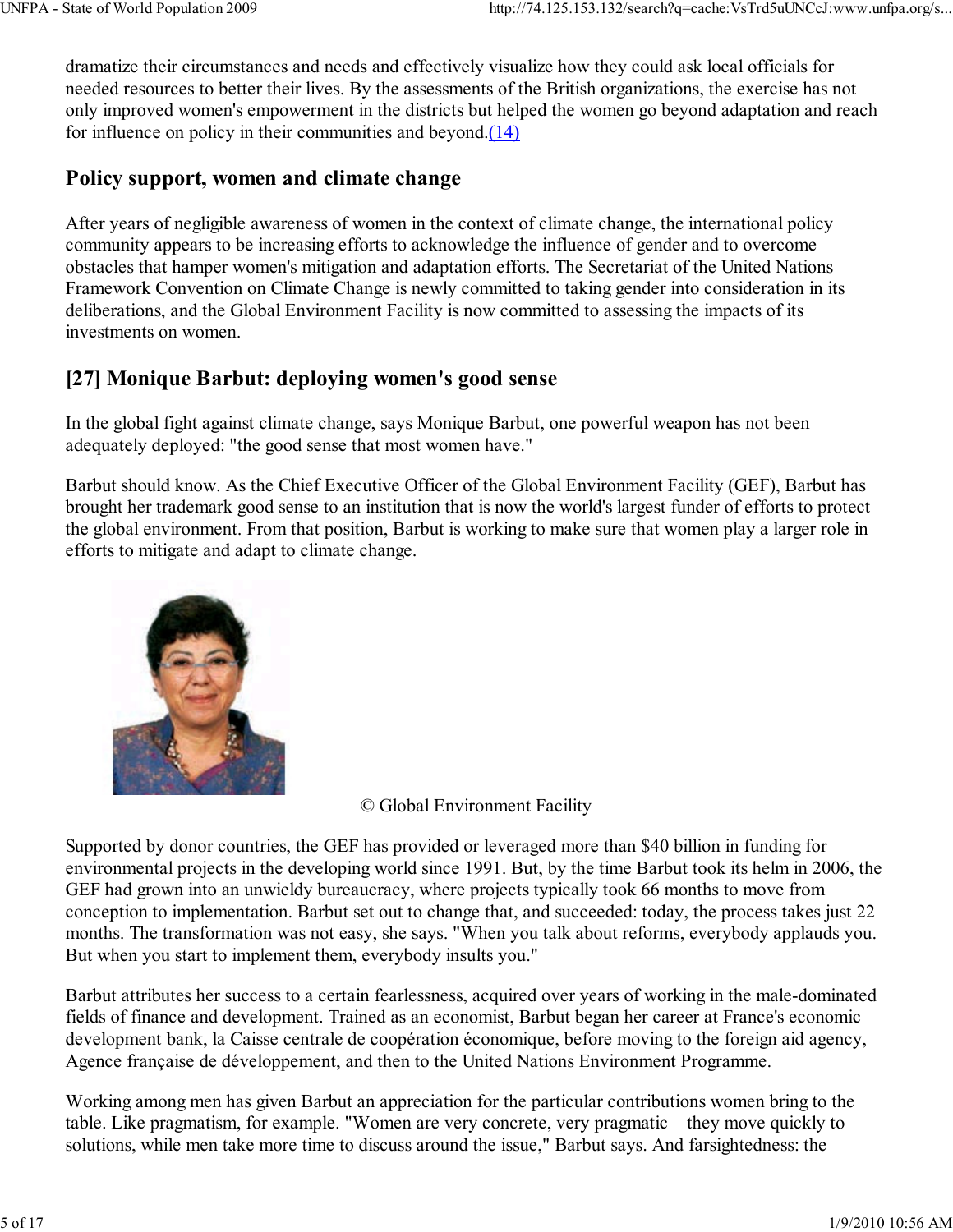experience of mothering, she believes, gives women a special investment in the future.

Women's pragmatism and farsightedness are much needed in the effort to address climate change. At the same time, women in developing countries who live close to nature are often the keepers of ancestral knowledge that may hold solutions to climate challenges. "Not everything has to be high-tech to be good," says Barbut.

To engage women more fully in the effort to address climate change and other environmental problems, Barbut is working to incorporate a gender perspective in all of the GEF's work. In practical terms, that means analysing the needs of women and men to ensure that women benefit equitably from GEF investments. It also means involving women—consistently—throughout the life of the project. "You don't just have a stakeholder meeting where you invite five women on the first day of the conception of the project, and then forget them," says Barbut.

The best projects tackle environmental problems while markedly improving the lives of women and girls. For example, investments in public transportation are important—not just to reduce emissions from vehicles—but to connect women to educational, commercial and political opportunities. In many developing countries, where women are not taught to drive, "you need the right transportation if you want them to be part of the society," says Barbut. Similarly, introducing photovoltaics in areas that are not connected to the grid can free up women's time and connect them to the larger world—benefits that Barbut says "go way beyond light and electricity."

Barbut believes that women have much to contribute to solving climate change and other environmental issues, yet she herself came to this field by accident: when she was given the task of representing the Government of France at an international conference on the environment. Barbut decided that her practical experience in finance could make a needed contribution to the field. But her colleagues were mystified: "At that time, it was not very good for your career in finance to say, 'I want to take care of environmental problems.'"

Barbut urges other women to contribute their experience, their expertise and their wisdom to fighting climate change. Although women are appearing in larger numbers at climate negotiations and in other forums, "the number does not make the voice," she says; the conversation is still dominated by men. Her advice to women climate activists: "We should not be afraid to raise good sense propositions, even if they don't look clever. It is much more important to have two feet on the ground."

Both the science and the policy of climate change have long been and remain dominated by men. Just 16 per cent of the scientists contributing to the work of the Intergovernmental Panel on Climate Change are women, including Susan Solomon of the United States, co-chair of Working Group I, which deals with the science of climate change and is one of three such groups. Women fare no better among heads of Government climate delegations, however, than they do as contributors to the Intergovernmental Panel on Climate Change's work, with proportions varying from 8 per cent to 18 per cent. The percentage of women at the negotiating tables of the Conferences of the Parties to the United Nations Framework Convention on Climate Change appears to be improving slightly. According to the non-governmental organization GenderCC, it varied from 15 per cent to 23 per cent in the 1990s and in recent years has been around 28 per cent.

These proportions are actually little different than those of women in key decision-making positions generally around the world. Only seven of the world's 150 elected national leaders are women.(15) In national assemblies, women hold just 18.4 per cent of the seats, and only in 22 countries can they claim more than 30 per cent. Progress is detectable, but it is slow. At the current rate of increase, by one calculation, it will be 2045 in most developing countries before neither sex holds more than 60 per cent of parliamentary seats.(16)

In some cases, the best progress in women's participation in climate negotiations can be found in developing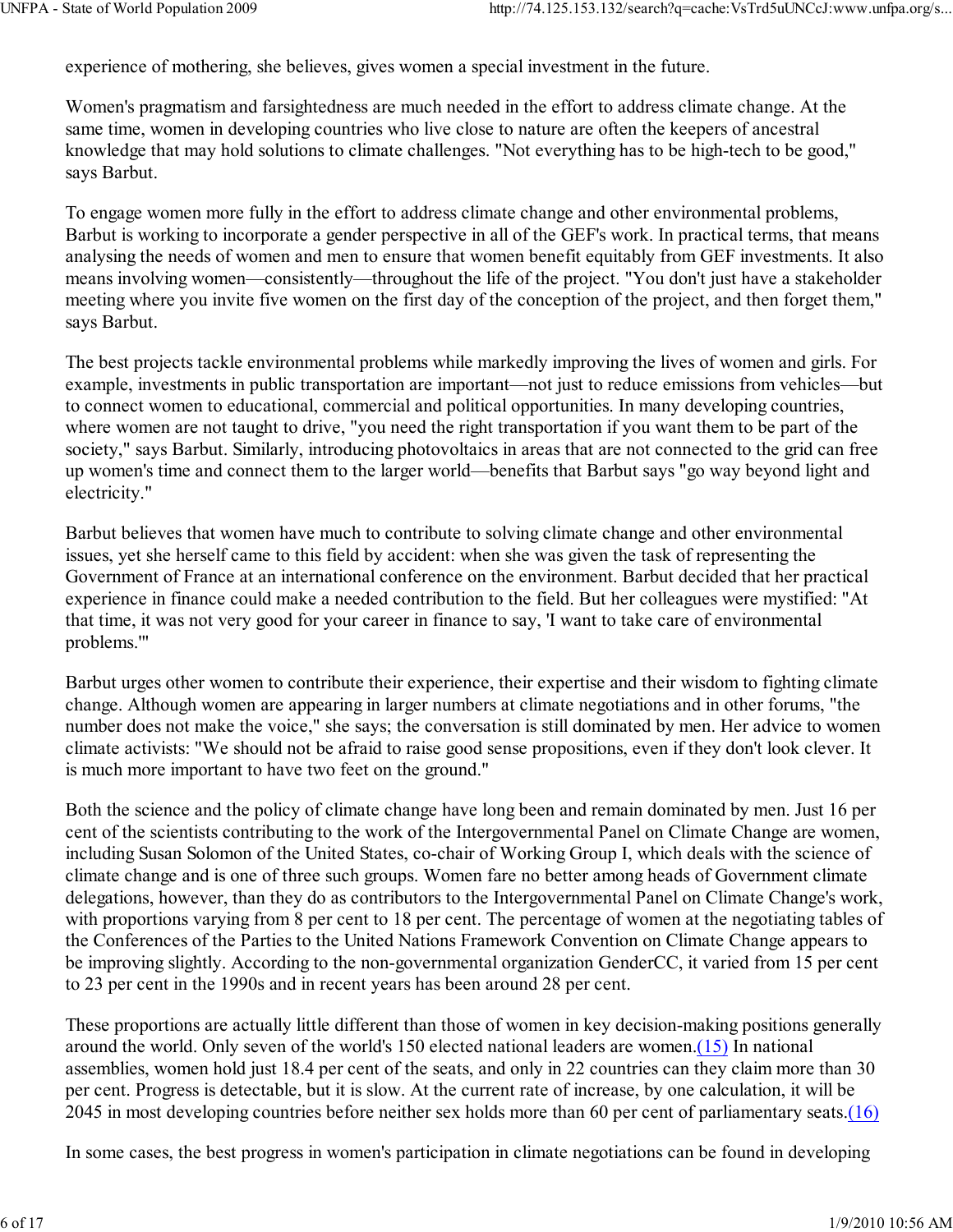countries. Bernaditas Muller is lead climate negotiator of the Philippines and coordinator for the delegations at United Nations climate negotiations of the Group of 77 and China.

### [28] Bernaditas Muller: women must be empowered

Climate negotiator Bernaditas Muller is accustomed to being outnumbered by men. A career diplomat, Muller now serves as lead negotiator for the Philippines and as coordinator of delegations from the developing nations' Group of 77 (which now includes many more than 77 countries) and China. But Muller does not see gender as a constraint in the mostly male world of climate negotiations. "If anything," she says, her fellow negotiators are "more polite because I'm a woman."



© Climate Change Coordination Centre

The big divide on climate change, says Muller, is between the affluent nations of the North and the developing nations of the South. The affluent countries, she says, have not met their legally binding commitments to provide financial resources and technology transfers to developing nations. Moreover, when resources are provided, they are treated by the affluent countries as "development assistance," with many strings attached.

The failure to meet those commitments is symptomatic of a larger unwillingness to accept responsibility for climate change, says Muller. Until 2004, she says, some 75 per cent of the greenhouse gases accumulating above natural levels in the atmosphere were emitted by developed countries, which account for only 20 per cent of the world's population. So, historically, the 80 per cent of the population that lives in developing countries has contributed just a quarter of all emissions. That lopsided responsibility for creating the problem means that developed and developing countries have differentiated responsibilities for solving it.

Fundamentally, Muller argues, it's about reducing consumption and changing lifestyles that are unsustainable—a responsibility that belongs mostly to the developed countries. "One must bite the bullet," she says. That means, for example, building cities around viable public transportation systems, with neighbourhood schools and shops. It also means rethinking what we buy, wear and eat. "Do we actually need strawberries in winter?"

The importance of changing lifestyles points to a key role for women, says Muller, because—like it or not—women are usually responsible for household work. (Muller is quick to point out that her husband, who enjoys baking cakes, defies the stereotypical gendered division of labour.) Women in affluent countries have substantial power to reduce their families' carbon footprint and environmental impact. At the same time, women in developing countries have the power to reject the consumption pattern modelled on more affluent countries and to craft their own alternatives. And women everywhere have the power to teach the next generation about the importance of sustainability.

For sustainable development to succeed, says Muller, "women must be empowered."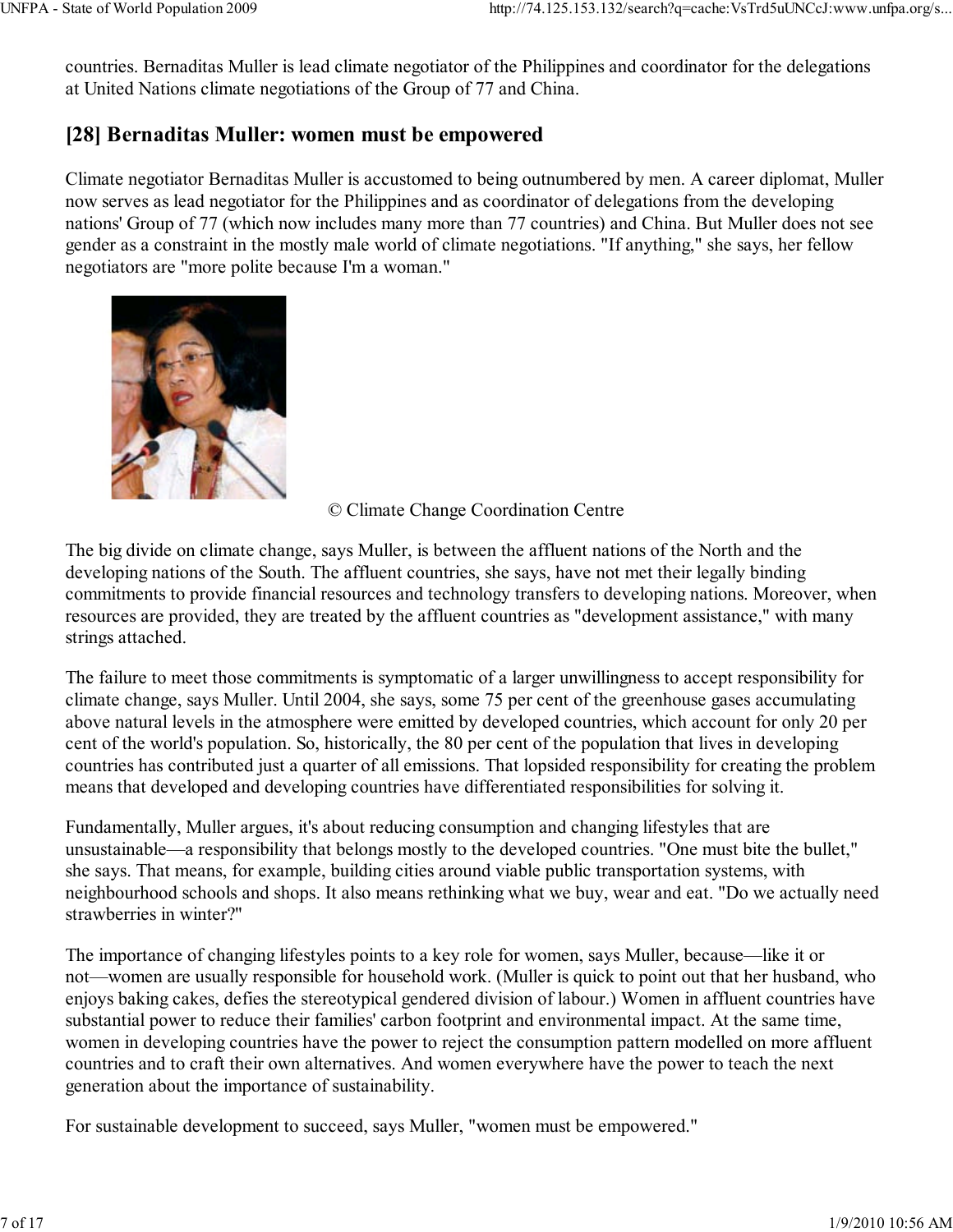## [29] Canada and China, cooperating to engage women

The Canadian International Development Agency is working with the Government of China to reduce carbon emissions in China's paper and pulp, fertilizer, and plastics industries—but with a gender twist to the work. Funded through the Canada Climate Change Development Fund, the Canada-China Cooperation Project in Cleaner Production aims for at least 30 per cent participation of women in the project and to greatly expand their representation among managers, technicians and workers in the industries. Baseline research disaggregated by sex informs the work, and gender equality awareness sessions are designed to develop and incorporate participants' gender analysis into project activities. Women received training in process improvement, auditing practices, monitoring of equipment and computer use. A key objective is to increase women's awareness, abilities, self-confidence and motivation to address the issue of climate change. So enthusiastically have women taken to the project's objectives that they have taken on their own environmental initiatives off the job.(17)

Still, strong involvement of or participation by women remains the exception in the climate-change field, and it may continue to be the exception without stronger commitment by Governments and the publics they serve. Indeed, given the universality of the issue and the challenges it presents, climate change science and policy work will benefit from diversity not only in gender but also from diversity in age and income and from the inclusion of indigenous people.



Figure 5.1: Women's share in delegations to Conferences of the Parties to the United Nations Framework Convention on Climate Change

Source: Lebelo, D. and G. Alber. 2008. "Gender in the Future Climate Regime." Berlin: GenderCC-Women for Climate Justice

## Women and civil society: lessons for climate change

The history of environmental, population and development negotiations outside the climate sphere demonstrates that women's participation can be substantial and influential. The last two decades in particular have seen dramatic growth in "global civil society"—international networks of activists working to protect the environment, secure women's rights, promote sustainable development and more. Fuelled by new awareness that these issues transcend national boundaries—and by the diffusion of low-cost communication technologies and travel—global civil society played a significant part in the major United Nations conferences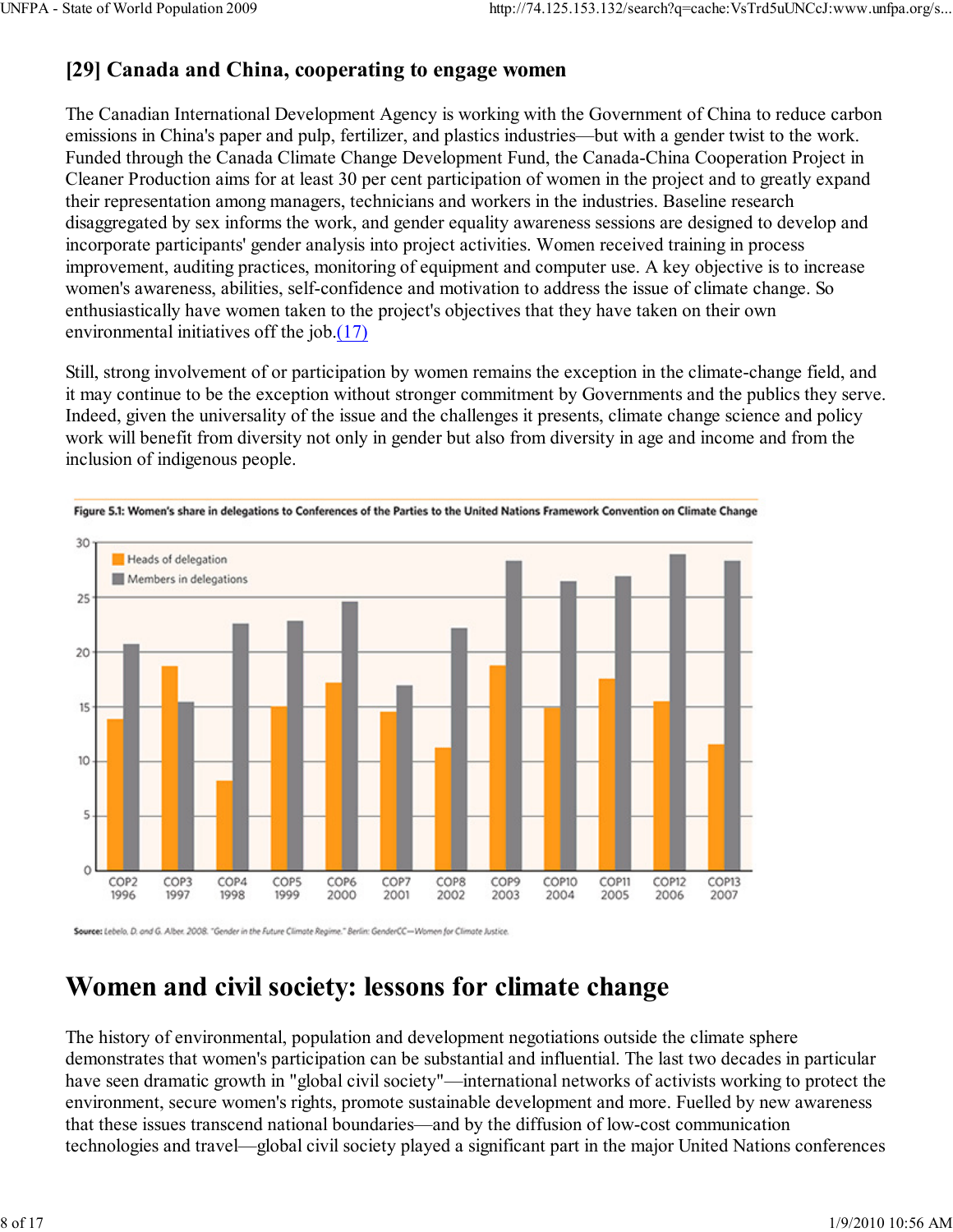of the 1990s, especially those on environment (1992), human rights (1993), population (1994) and women (1995).

The growing influence of global civil society has enabled women to play a much larger role in United Nations decision-making, by creating alternative channels to male-dominated national delegations. (In 2000, more than 40 per cent of United Nations delegations consisted of only men, according to the Commission on Sustainable Development Non-governmental Organization Women's Caucus.(18)) Through these new channels, women activists have applied a gender lens to some of the most urgent issues of our time—bringing their perspective and life experiences to bear on the way these issues are understood and addressed.

For example, in the run-up to the 1992 United Nations Conference on Environment and Development (UNCED), women from 83 countries assembled in Miami for the first World Women's Congress for a Healthy Planet, sponsored by the Women's Environment and Development Organization.(19) At that meeting, women from many nations and diverse backgrounds shared life stories of environmental challenges and solutions, and produced the Women's Action Agenda 21, a blueprint for incorporating women's concerns into environmental decision-making. At the UNCED conference itself in Rio de Janeiro, the "women's tent"—the largest in the Non-governmental Organization Forum—offered a focal point for networking and strategizing. The success of these efforts is reflected in the conference document, Agenda 21, which includes more than 145 references to the roles and positions of women in environment and sustainable development, as well as a separate chapter entitled "Global Action for Women towards Sustainable Development."(20) Agenda 21 identifies women as one of the nine "major groups" for implementing its broad programme of action.

## Paradigm shifts

The women who took part in UNCED prompted a seismic shift in thinking about environmental policy. They demonstrated that effective policy cannot be "gender neutral." Instead, they showed that it is essential to acknowledge the role of women as stewards of natural resources, because "no one knows the realities of the over-exploitation of the land more intimately than the women who till it, draw and carry its water, use its trees for fuel, harvest forests for healing herbs and medicinal plants, and use their traditional knowledge for the benefit of the community..." $(21)$  These roles and responsibilities render women disproportionately vulnerable to the impacts of environmental degradation, and they also place women at the centre of any meaningful effort to implement solutions. Empowering women, by ensuring access to the resources and information they need to make sound decisions about resource management, is therefore key to sustainable development.

The 1994 ICPD marked another paradigm shift. The Programme of Action that emerged from the event was the culmination of a worldwide effort to shift population policies and programmes from an emphasis on achieving demographic targets for reduced population growth to a focus on improving the reproductive health of populations. Women, together with men, achieved an approach to population policy that is built on a foundation of respect for rights and human development. "All couples and individuals have the basic right to decide freely and responsibly the number and spacing of their children and to have the information, education and means to do so," participating Governments agreed.(22) Empowering women is key: where women have access to education, livelihoods, family planning and other health services, they have healthier—and smaller —families, on average later in their own lives than would otherwise be the case.

Since the ICPD, national population policies have evolved in line with the ICPD's Programme of Action. In India, for example, the state family planning programme has abandoned demographic "targets" in favour of free and informed choice in reproductive health services.(23)

Many aspects of the ambitious Programme of Action have been hampered by funding constraints. Since the mid-1990s, funding for reproductive health services, including family planning, has declined as a percentage of health spending and in many cases in real terms as well. As a result, some 200 million women in developing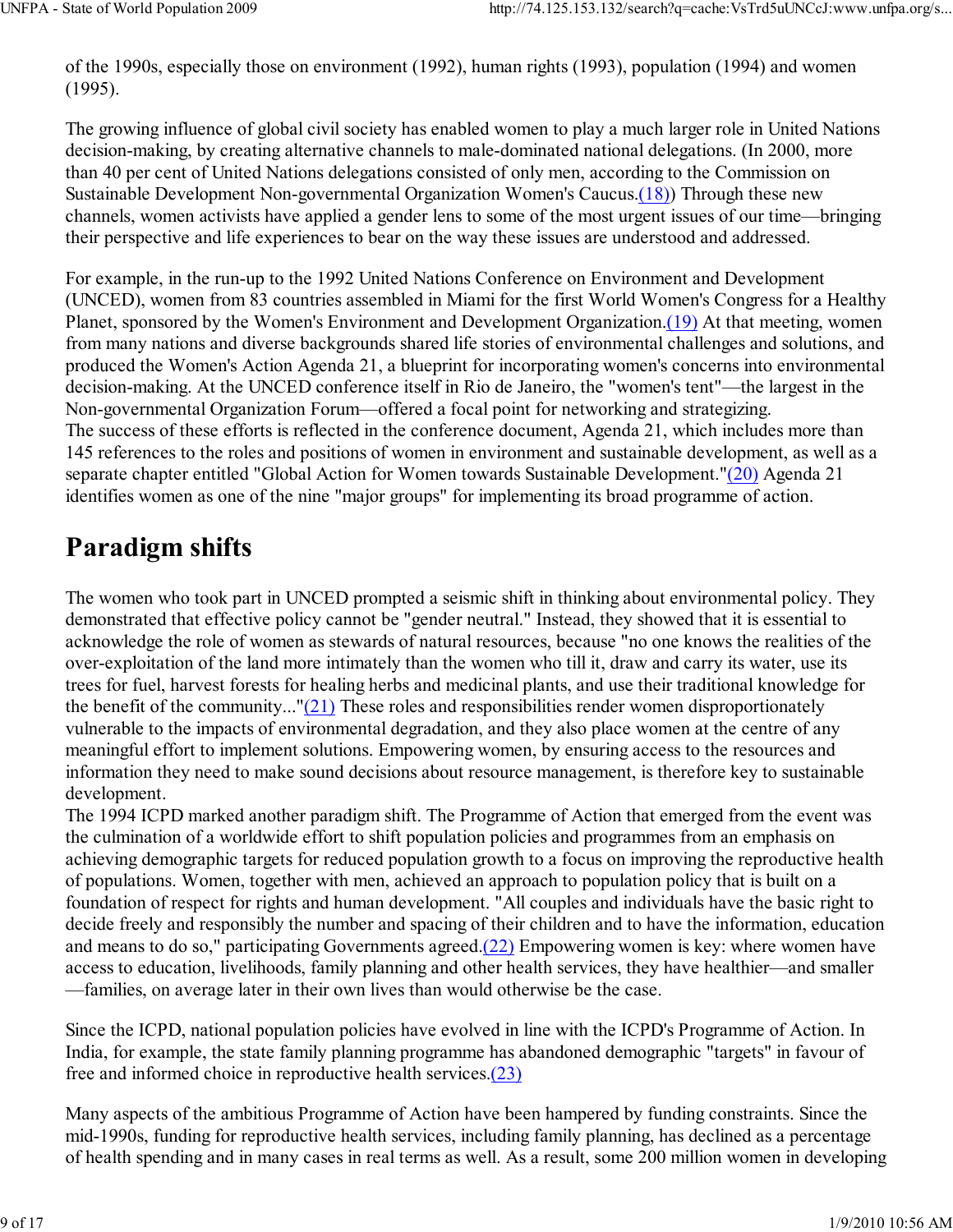countries have unmet need, lacking access to family planning services and thus unable to exercise their right to make decisions about the number and spacing of their children.(24) The largest amount earmarked for family planning since the ICPD was in 1995, with \$723 million committed, remaining above \$600 million for all but one year to 1999. The latest estimate, for 2007, is about \$338 million.(25)



A woman prepares to plant a seedling during the "Feast of the Forest" in Puerto Princesa, the Philippines. Participants attend the annual event to plant trees in deforested areas to help stem global warming. © Reuters/John Javellana

The same kind of paradigm shift that culminated in the ICPD is also needed in the latest international efforts to address climate change. A gender-sensitive approach must replace one where questions of equality between women and men have largely been ignored and where women have been mostly excluded from the debate.

Over the years, efforts to "mainstream" a gender perspective in environmental policy have met with mixed success. In preparation for the World Summit on Sustainable Development in 2002, women's groups reviewed progress towards implementing the gender-specific recommendations in Agenda 21. They concluded that important steps had been taken at international, national and local levels, but these efforts were scattered and most were *ad hoc*. They found no real integration of gender issues into global environment and sustainable development policies and activities, let alone a thorough mainstreaming of gender concerns in these areas.

The United Nations meetings of the 1990s offer important lessons for efforts to incorporate a gender perspective in climate change. First, active involvement by women advocates is essential to produce a gendersensitive agreement. But, while many organizations are now working to bring a gender perspective to climate issues, women remain underrepresented in the negotiating process.

Women were, however, an increasingly forceful presence at recent Conferences of the Parties to the United Nations Framework Convention on Climate Change in Bali in 2007 and Poznan´ in 2008. Women-led and women-staffed non-governmental organizations, such as the Women's Environment and Development Organization and GenderCC, worked together with the United Nations Environment Programme and the Global Gender and Climate Alliance, an alliance of civil society and United Nations agencies, to advance a gender agenda in the talks. Climate non-governmental organizations based in developing countries, including women-led organizations, are also beginning to appear in negotiating conferences.

## [30] Malini Mehra: aiming for the triple bottom line

When political scientist Malini Mehra looks around during climate conferences in India and in developed countries, she finds "a paucity of women among the bureaucrats and politicians tasked with climate policy." But her message that positive action is needed to prevent climate change—even within developing countries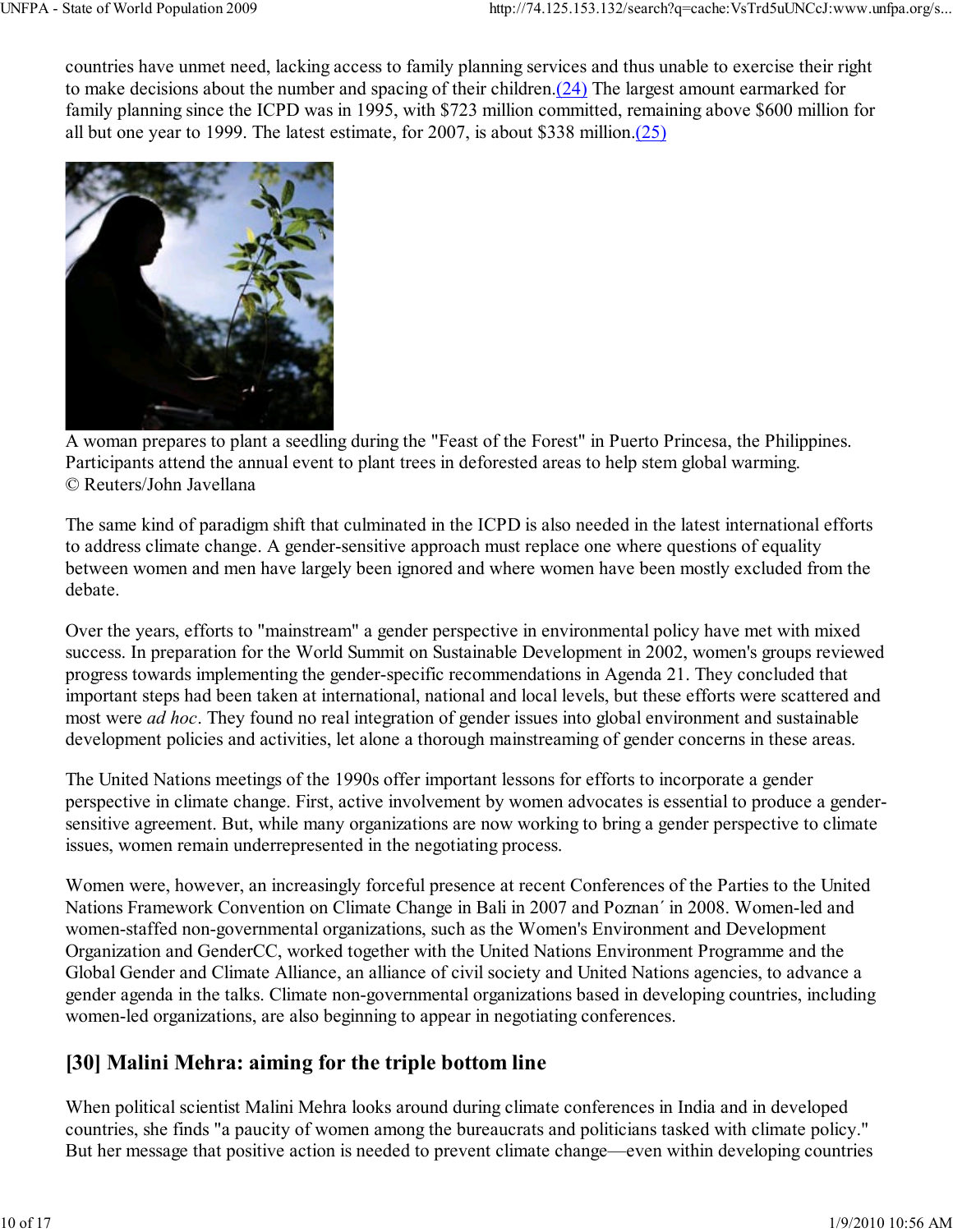—finds receptive listeners among women at every level in her own country.

"In traditional societies, women still do care for their families and their children," Ms. Mehra says. "India is no different. Women can see the impact of polluted air and water on their children and this is how the environmental message first reaches them."



© Courtesy of Centre for Social Markets (CSM)

A gender specialist by training, Malini Mehra has worked on sustainability, development and human rights issues for more than 20 years. For much of that time she has worked to convince the Government of India to shift from a policy of blame—criticizing developed countries for their historic role in causing climate change—to prevention—working to minimize the lead role her rapidly developing and demographically growing country (currently 1.2 billion people) could play in future greenhouse-gas emissions.

Leveraging such a shift is also the goal of her organization, the Centre for Social Markets, a non-governmental organization straddling bases in India and the United Kingdom and dedicated to making markets work for what she calls the "triple bottom line": people, planet and profit. "Our goal is to reframe the debate from a victim-led 'can't-do-won't-do' mentality to a 'can-do-must-do' debate based on hope and good propositions," Ms. Mehra says.

In collaboration with an international network of partners and associates, the Centre for Social Markets leads many major public engagement initiatives, including Climate Challenge India to promote a proactive domestic response to climate change in India. This multi-year campaign strives to build a communication platform on climate change by using the media and focusing on city leadership, professional bodies and the business community. In a global competition hosted by the Consultative Group on International Agricultural Research, Climate Challenge India was selected as one of the world's top-five climate campaigns in 2007 and profiled at the United Nations' Climate Change Conference in Bali in December 2007.

The Centre for Social Markets is actively working to engage popular women's media in the country to help reach women in their homes and workplaces and mobilize them to act on climate change. "Women are a key constituency for us," Ms. Mehra says. "They are the real movers and shakers on this issue in India. Through them we will make the change we are committed to."

Ms. Mehra says climate change will be felt differently by men and women—not because of inherent differences between the sexes—but because we continue to lead gendered lives, play different roles, and have different pressures and expectations. "In their roles as managers of the household economy, women especially poor and marginalized women—will suffer from resource scarcity, disease and poor health, extreme weather events and displacement," she says. "We can anticipate the deprivations of the future because we can see them around us now. Hunger, malnutrition, conflict, these will all intensify as people's access to the basics in life—clean air, water, food and shelter—become compromised."

Achieving greater representation of women in formal negotiations, as well as in the sectors of "global civil society" represented at climate meetings, is a critical first step toward gender equality in climate change work.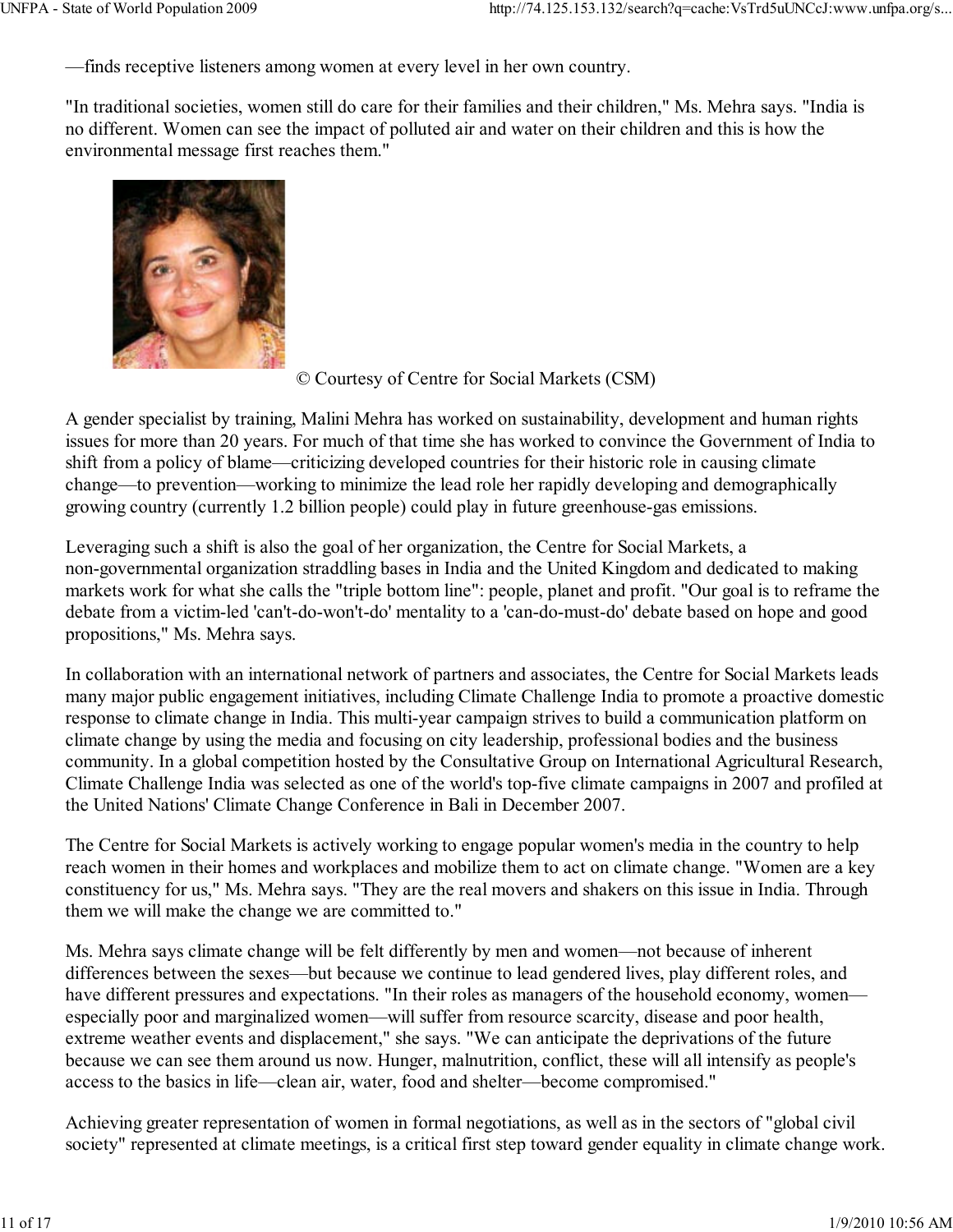Crucially, women must be involved not only in negotiations and planning but in implementation, which will involve a vast array of institutions. Given the complexity of human-climate interactions, a diversity of Government, intergovernmental and private entities will need to be engaged for decades in efforts to mitigate and adapt to climate change. Ensuring a gender perspective requires scrutiny of policymaking on energy, agriculture, health, disaster preparedness, and more. Women's voices will need to be forceful and heard, from tribal councils to national energy ministries to the halls of the United Nations.

## Building mobilization capacity

It is not enough, however, simply to call for greater involvement of women. Governments sensitized by gender-aware publics and voters should remove obstacles to women's participation in the climate change debate. Gender equality will come closer to reality when Governments change laws and societies let go of the adverse norms and expectations that isolate women in the narrow confines of secondary citizenship and sexual and maternal roles defined by others. When societies expect legislative bodies to have at least 40 per cent women's participation, women are likely to step forward to fill the seats. But the other side of this coin is that life conditions—especially those relating to education, health and opportunity—must support women in reaching for and achieving personal and collective goals. It's worth asking what society can do, beyond the necessary task of changing laws and expectations, to make this transformation possible.

The concept of "human capital"may lend itself to a greater understanding about the roots of overall development, of gender equality and of the future of population growth. Wolfgang Lutz, leader of the World Population Program of the International Institute of Applied Systems Analysis in Austria, defines human capital as simply the combination of education and health in societies. "Human capital formation may even be the key for societies' adaptive capacity to climate change," Lutz suggests. $(26)$ 

The concept of "human capital" may lend itself to a greater understanding about the roots of overall development, of gender equality, and the future of population growth.

Higher levels of educational attainment and their impact on reducing fertility are directly proportional to the number of years of schooling completed. Based on the experience of countries with more than 90 per cent of the world's population, according to the International Institute of Applied Systems Analysis, women who have never gone to school average 4.5 children each, while those who have completed a few years of primary school have just three. Women who complete one or two years of secondary school have an average of 1.9 children each, while those who complete one or two years of college have an average of just 1.7 children.(27) Lower fertility rates would contribute to slower population growth and in turn contribute to the reduction of future emissions and make it easier for Governments to keep pace with the need for adaptation to climate change.

As impressive as its impact on fertility, higher educational attainment—especially completion of several years of secondary school—also increases women's earnings, improves their life expectancy and the health outcomes of pregnancy and childbirth, and reduces infant mortality.(28) Each of these benefits is a mark of societies that are likely to be resilient in general, but specifically resilient to climate change. Moreover, going to school builds familiarity with wider circles of people and with cultural and social diversity, and it brings awareness of the world beyond one's doorstep. Women in many societies are still far more likely to spend most of their lives in and close to their homes. For them in particular, education facilitates the skills and confidence that can build capacity for mobilization for action, whether on climate change or other social concerns.

The other side of human capital—health—is at least as important as schooling to social resilience and mobilizing capacity. Societies can hardly be prosperous, dynamic and adaptive if mortality and morbidity rates are high. Health may be even more important to women's capacity to mobilize for change, since their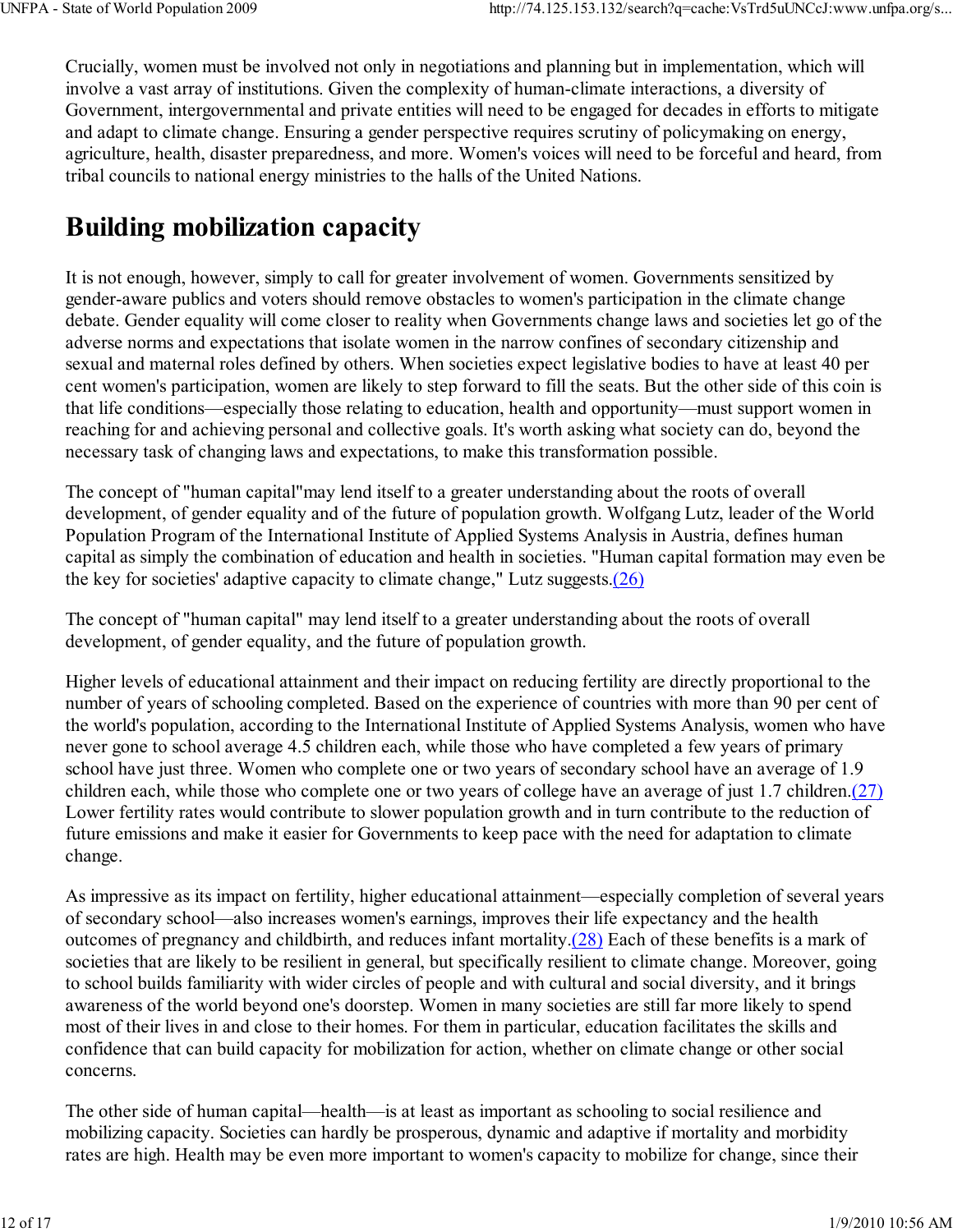reproductive roles and the expectations of their caregiving and other domestic responsibilities already force upon them high opportunity costs for outwardly directed social action.

Reproductive health is especially catalytic for women. From difficult pregnancies and childbirths to HIV and other sexually transmitted infections, reproductive health problems comprise the leading causes of death and disability among women worldwide.(29) Moreover, the lack of access to reproductive health services undermines achievement of most if not all of the Millennium Development Goals. That undoubtedly constitutes a further hindrance to social resilience and mobilization capacity.

## [31] India's women farmers tackling climate change

A collective of 5,000 women spread across 75 villages in the arid interior of Andhra Pradesh is now offering chemical-free, non-irrigated, organic agriculture as one method of combating global warming.

Agriculture accounts for 28 per cent of Indian greenhouse-gas emissions, mainly methane emission from paddy fields and cattle and nitrous oxides from fertilizers. A 2007 report by the Intergovernmental Panel on Climate Change says India's rainfall pattern will be changing disproportionately, with intense rain occurring over fewer days, leading directly to confusion in the agricultural scenario.

Decreased rain in December, January and February implies lesser storage and greater water stress, says the report, while more frequent and prolonged droughts are predicted. The report cites, as an example of impacts, that a rise in temperature of 0.5 degrees Celsius will reduce wheat production in India by 0.45 tons per hectare. Research at the School of Environmental Sciences in New Delhi projects crop losses of 10 per cent to 40 per cent by 2100 despite the beneficial effects of higher carbon dioxide on growth, with the dynamics of pests and diseases significantly altered.

In the village of Zaheerabad, dalit (the broken) women, forming the lowest rung of India's stratified society, now demonstrate adaptation to climate change by following a system of interspersing crops that do not need extra water, chemical inputs or pesticides for production.

The women grow as many as 19 types of indigenous crops to an acre, on arid, degraded lands that they have regenerated with help from an organization called the Deccan Development Society (DDS).

DDS, working in this area of India for the last 25 years, has helped these women acquire land through Government schemes for *dalits*, and form *sanghas* or local self-help groups that convene regularly and decide their own courses.

The women plant mostly in October-November, calling up the family's help for seven days for weeding and 15 to 20 days for harvesting. Farmyard manure is applied once in two or three years depending on soil conditions.

In Bidakanne village, 50-year-old Samamma, standing in her field, points out the various crops, all without water and chemical inputs, growing in between the rows of sunflowers: linseed, green pea, chickpea, various types of millet, wheat, safflower and legumes. The sunflower leaves attract pests and its soil depletion is compensated by the legumes which are nitrogen-fixing.

"In my type of cropping, one absorbs and one gives to the soil, while I get all my food requirements of oils, cereals and vegetable greens," says Samamma.

Samamma's under-one-acre plot produces, among other crops, 150 kilogrammes of red "horsegram," 200 kilogrammes of millet and 50 kilogrammes of linseed. She keeps 50 kilogrammes of grains and sells the rest in the open market.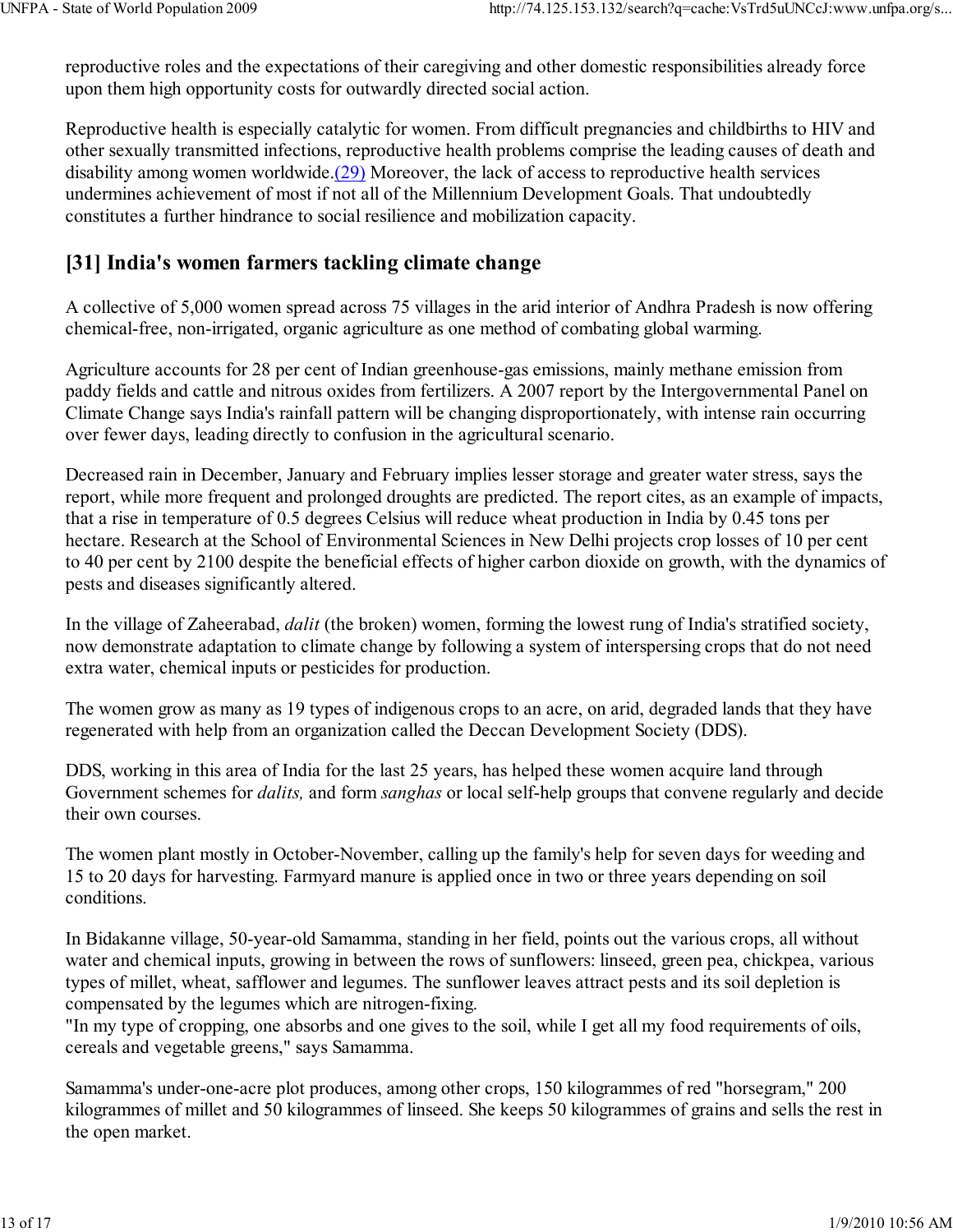The 5,000 women in 75 villages are now in various stages of adopting this method of agriculture.

"In the climate change framework, this system of dryland agriculture has the resilience to withstand all the fallouts of elevated temperatures," says P.V. Satheesh, the director of DDS.

The women now run a uniquely evolved system of "crop financing" and food-distribution that they have mapped out themselves. The money collected from open market sales every year is deposited in regular banks and the interest earned from them is used to finance loans for members who again complete the cycle by paying back their loan in grain over five years.

DDS has now involved the women in a monitored system of organic produce that is certified by the global Participatory Guarantee Scheme (PGS)'s Organic India Council. In Zaheerabad, the organically certified staples and grains are packed and labelled with the PGS certification, and taken by a mobile van to be sold retail to consumers in Hyderabad city. Satheesh says the women are swamped with orders.

By Keya Acharya. Excerpted with permission from Inter Press News Agency.

# Download Chapter PDF Back to Top **Charts** store in delegations to Conferences of the Parties to

Figure 5.1: Women's share in delegations to Conferences of the Parties to the...

#### Photos



Photo 1



Photo 2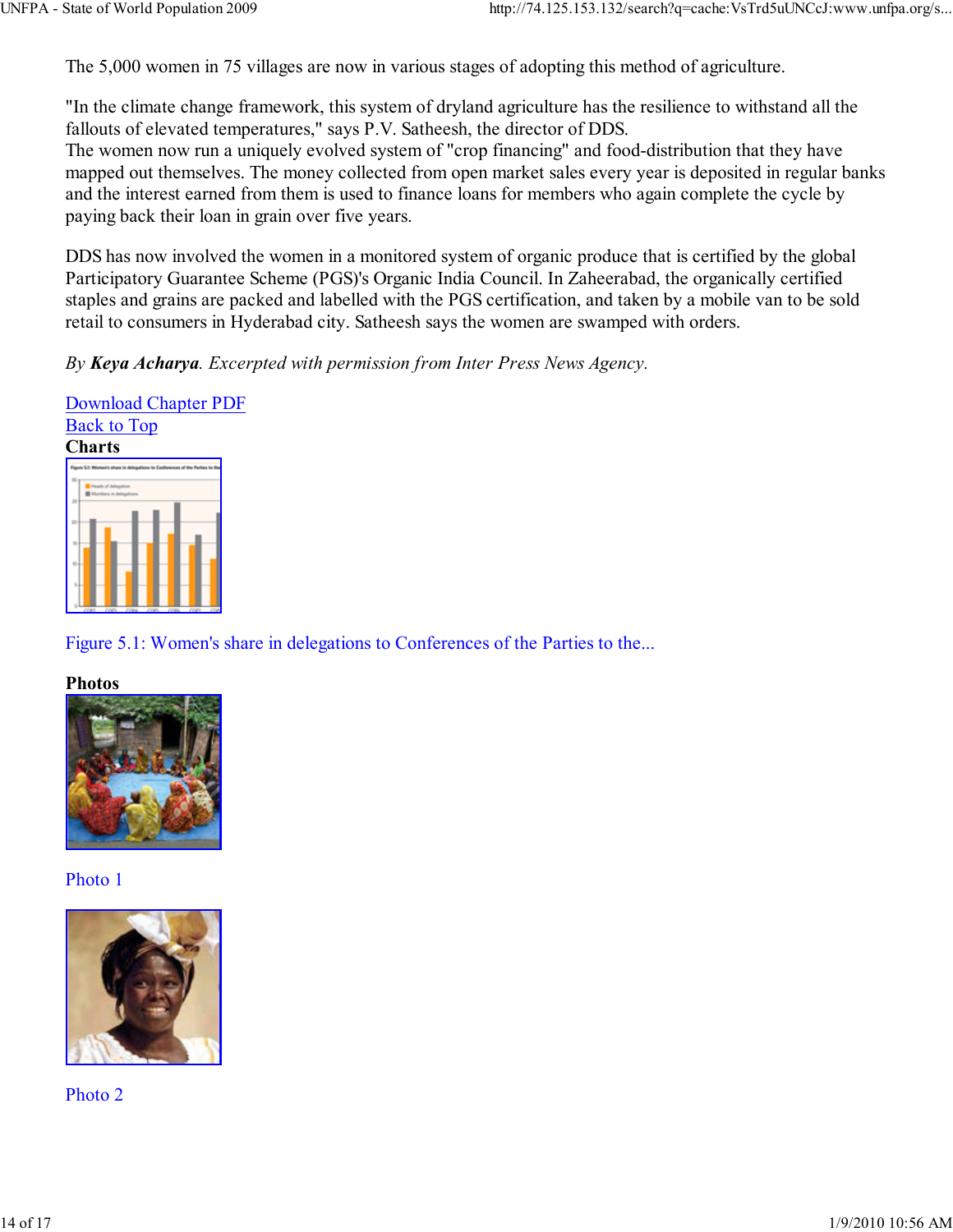

Photo 3



Photo 4



Photo 5



Photo 6



Photo 7

• 1Elements of climate change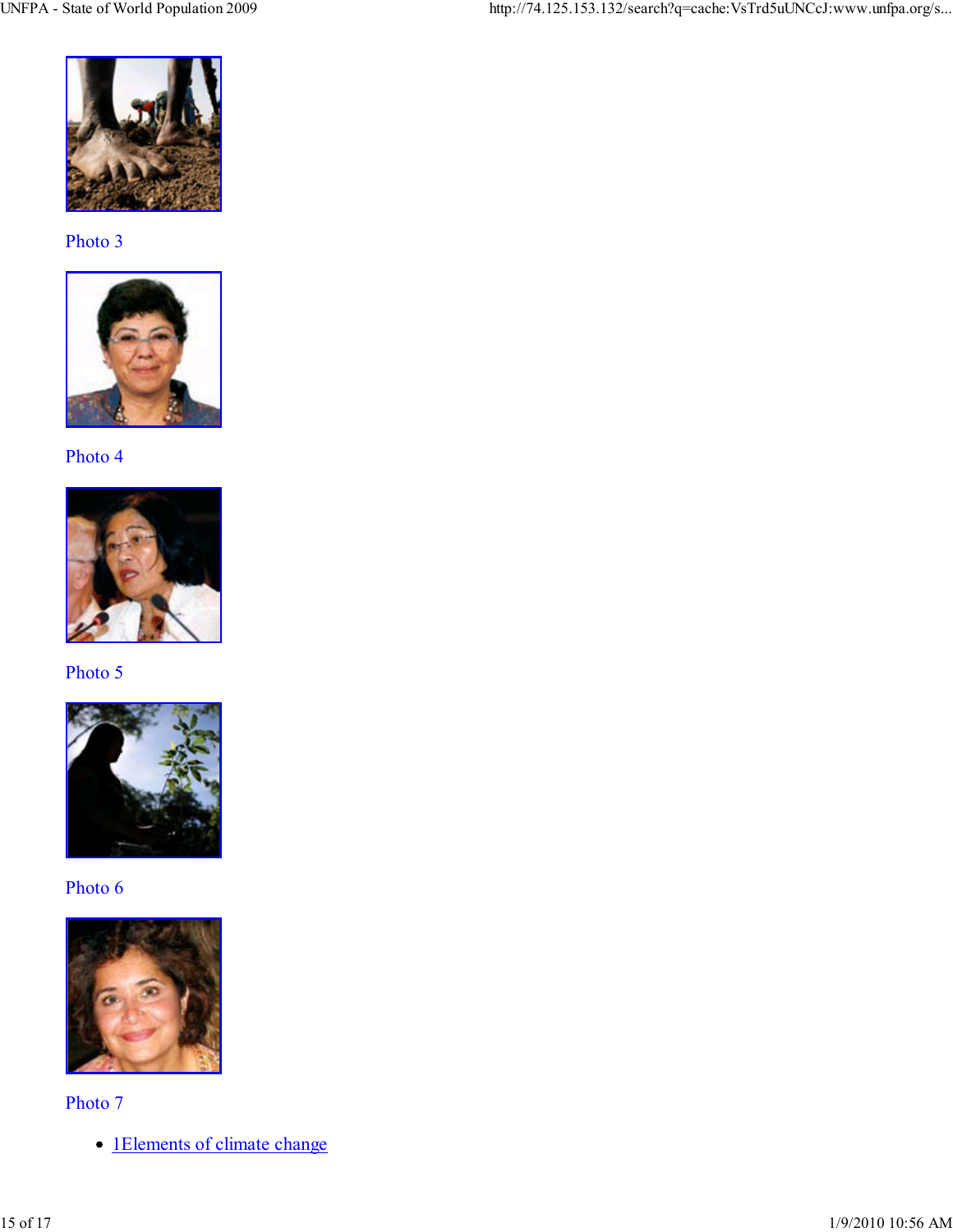- 2At the brink
- 3On the move
- 4Building resilience
- **5Mobilizing for change**
- **6Five steps back from the brink**
- $\bullet$  + Technical Notes
- $\bullet$  + Indicators
- $\bullet$  + Notes

#### Youth Supplement Young Facing Changes



Seven young people from seven different countries describe their challenges in living in a changing environment.  $+$  see report

#### Press Kit

Download an advance copy of the report plus related press materials.. + The Reports + Media Advisories and Press

Releases + Feature Stories + Contact Information + Graphs and Tables + Photographs